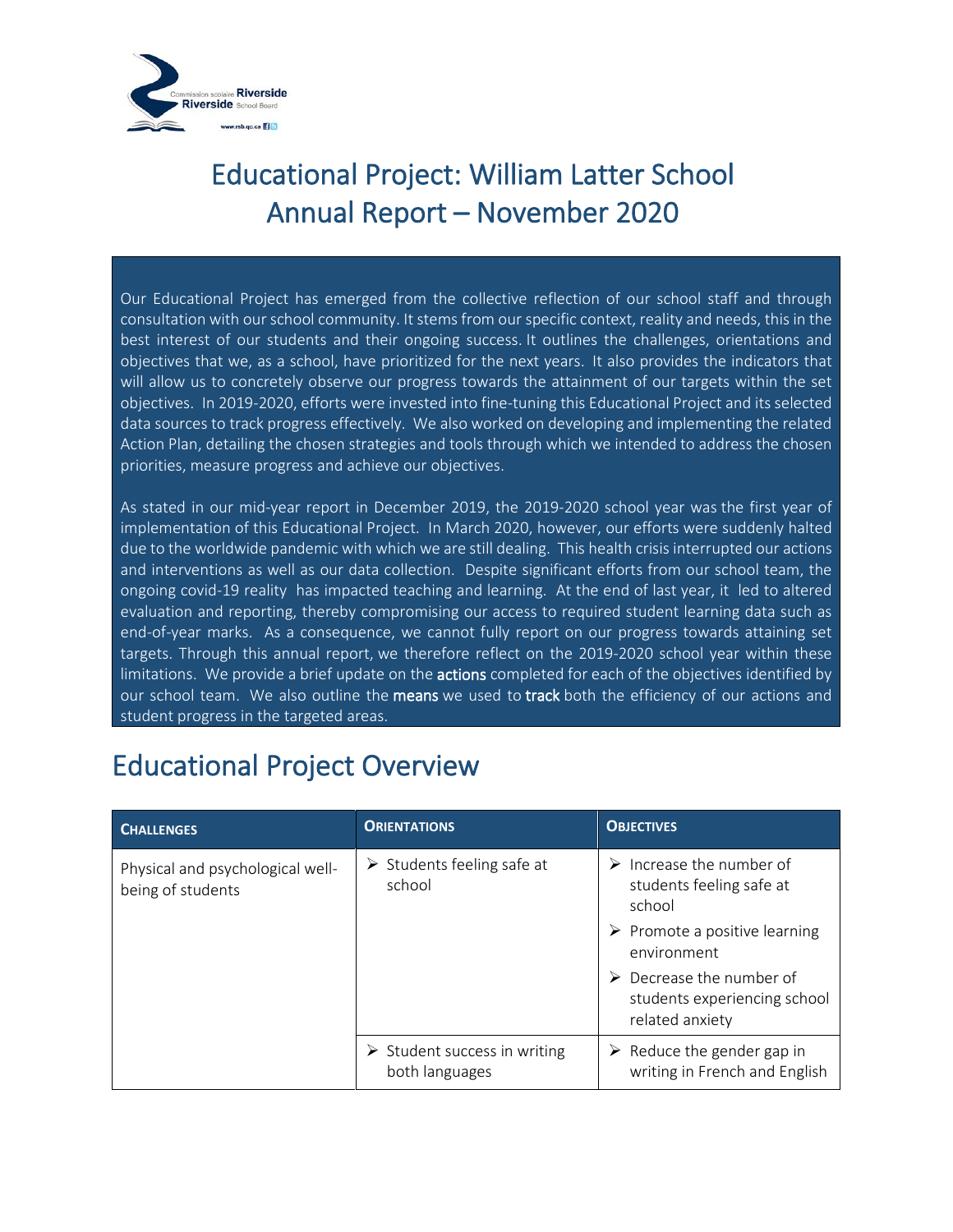

| <b>OBJECTIVE</b>                                                                                                                                                                                                                                                                                                                                           |                | Increase the number of students feeling safe at school                                                                                                                                                                                                                                                                                                                                                                                                                          |           |           |  |
|------------------------------------------------------------------------------------------------------------------------------------------------------------------------------------------------------------------------------------------------------------------------------------------------------------------------------------------------------------|----------------|---------------------------------------------------------------------------------------------------------------------------------------------------------------------------------------------------------------------------------------------------------------------------------------------------------------------------------------------------------------------------------------------------------------------------------------------------------------------------------|-----------|-----------|--|
| <b>INDICATOR</b>                                                                                                                                                                                                                                                                                                                                           |                | Our School Survey results (Cycle 3)/adapted school<br>survey (cycles 1 & 2)                                                                                                                                                                                                                                                                                                                                                                                                     |           |           |  |
| <b>TARGET</b>                                                                                                                                                                                                                                                                                                                                              |                | Increase by 10% by 2024                                                                                                                                                                                                                                                                                                                                                                                                                                                         |           |           |  |
| <b>ACTIONS UNDERTAKEN</b>                                                                                                                                                                                                                                                                                                                                  |                | Increase numbers of connections<br>➤<br>Have foster classes<br>➤<br>$\triangleright$ Classroom calming spaces and activities<br>Bringing in outside organizations to support kids<br>➤                                                                                                                                                                                                                                                                                          |           |           |  |
| <b>MEASURE MONIES DEDICATED</b><br><b>TO THIS OBJECTIVE</b><br>(IF APPLICABLE)                                                                                                                                                                                                                                                                             |                | <b>MEASURE # ECOLE INSPIRANTE</b>                                                                                                                                                                                                                                                                                                                                                                                                                                               |           |           |  |
| <b>TRACKING MEANS</b><br>(ACTIONS AND/OR<br><b>STUDENT PROGRESS)</b>                                                                                                                                                                                                                                                                                       |                | Using the Our School survey, which is done in the spring, the<br>school uses 2 of the answers provided from the survey. The<br>first results are taken from the 2018-2019 school year, but the<br>survey was not done in the spring.<br>• 43% of students felt safe attending the school; the Canadian<br>norm for these grades is 64%.<br>• 46% of the girls and 39% of the boys felt safe attending the<br>school. The Canadian norm for girls is 65% and for boys is<br>63%. |           |           |  |
| <b>RESULTS</b>                                                                                                                                                                                                                                                                                                                                             |                |                                                                                                                                                                                                                                                                                                                                                                                                                                                                                 |           |           |  |
| 2018-2019                                                                                                                                                                                                                                                                                                                                                  | 2019-2020      | 2020-2021                                                                                                                                                                                                                                                                                                                                                                                                                                                                       | 2021-2022 | 2022-2023 |  |
| 43%                                                                                                                                                                                                                                                                                                                                                        | $N\setminus A$ |                                                                                                                                                                                                                                                                                                                                                                                                                                                                                 |           |           |  |
| <b>REFLECTION ON ACTION AND RESULTS</b>                                                                                                                                                                                                                                                                                                                    |                |                                                                                                                                                                                                                                                                                                                                                                                                                                                                                 |           |           |  |
| IT HAS BEEN CHALLENGING MEASURING HOW THE CHANGES AND ADDITIONS THAT WE HAVE MADE HAVE IMPACTED THE<br>CHILDREN. MUCH OF THE START OF 2019-2020 WAS SPENT PUTTING THE PLANS IN PLACE WITH THE INTENT OF GETTING<br>EVERYTHING GOING IN THE SPRING. UNFORTUNATELY WITH COVID MUCH OF WHAT WAS PLANNED HAS BEEN PUT ON<br>HOLD AS WE WERE UNABLE TO DO THEM. |                |                                                                                                                                                                                                                                                                                                                                                                                                                                                                                 |           |           |  |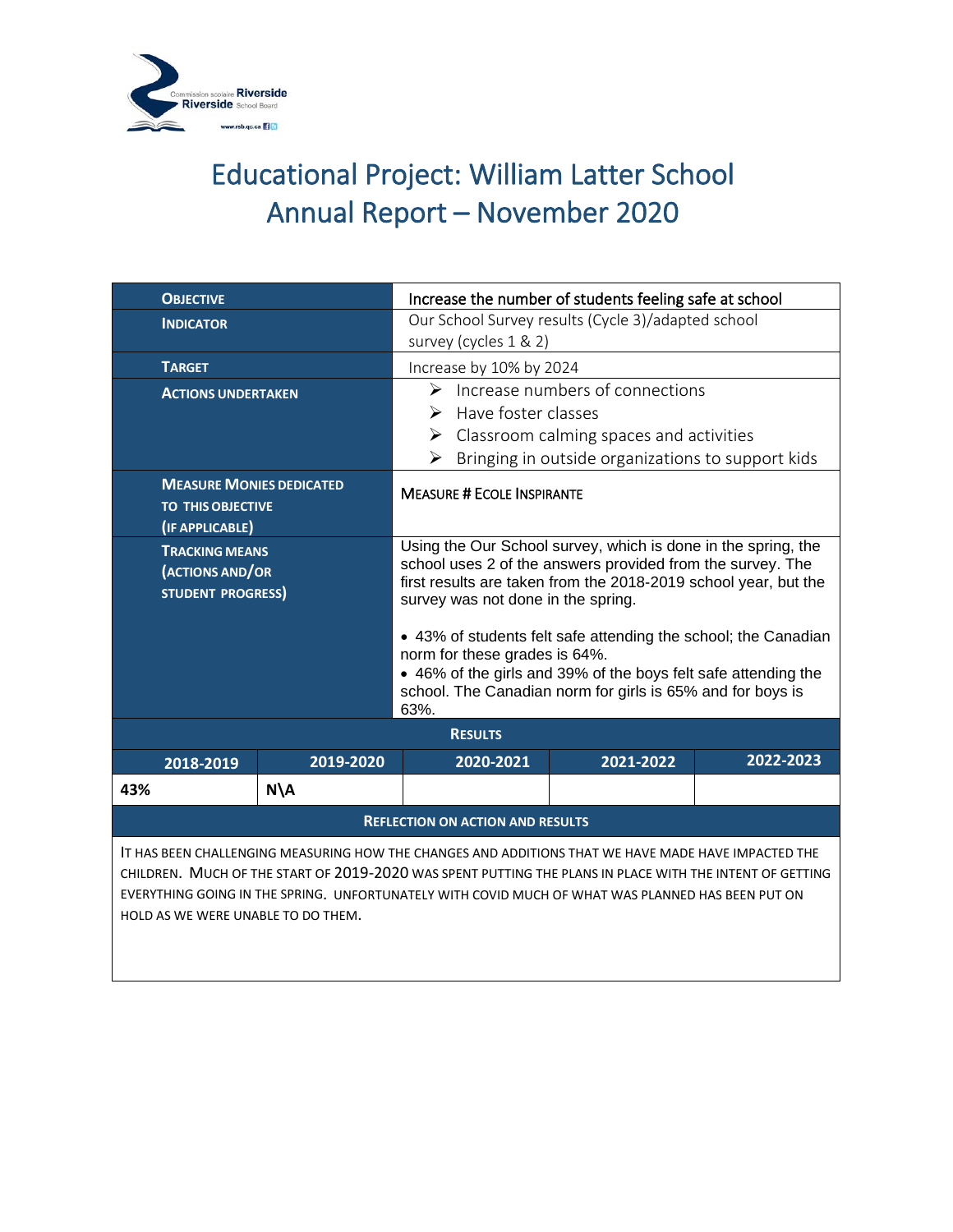

| <b>OBJECTIVE</b>                                                                                                                                                                                                                                                                                                                                           |           | Promote a positive learning environment                                                                                                                                                                                                                                                                                                                                                                                                                                                                                                                                                                                       |           |           |  |
|------------------------------------------------------------------------------------------------------------------------------------------------------------------------------------------------------------------------------------------------------------------------------------------------------------------------------------------------------------|-----------|-------------------------------------------------------------------------------------------------------------------------------------------------------------------------------------------------------------------------------------------------------------------------------------------------------------------------------------------------------------------------------------------------------------------------------------------------------------------------------------------------------------------------------------------------------------------------------------------------------------------------------|-----------|-----------|--|
| <b>INDICATOR</b>                                                                                                                                                                                                                                                                                                                                           |           | Our School Survey results (cycle 3)/adapted School survey<br>(cycle 1 & 2)                                                                                                                                                                                                                                                                                                                                                                                                                                                                                                                                                    |           |           |  |
| <b>TARGET</b>                                                                                                                                                                                                                                                                                                                                              |           | Increase by 10% by 2024                                                                                                                                                                                                                                                                                                                                                                                                                                                                                                                                                                                                       |           |           |  |
| <b>ACTIONS UNDERTAKEN</b>                                                                                                                                                                                                                                                                                                                                  |           | Increase numbers of connections<br>➤<br>Have foster classes<br>➤<br>$\triangleright$ Activities in hallways to help bring down energy<br>or bring energy up depending on children's needs<br>$\triangleright$ Classroom calming spaces and activities<br>Bringing in outside organizations to support kids<br>➤<br>$\triangleright$ Intramural sports                                                                                                                                                                                                                                                                         |           |           |  |
| <b>MEASURE MONIES DEDICATED</b><br><b>TO THIS OBJECTIVE</b><br>(IF APPLICABLE)                                                                                                                                                                                                                                                                             |           | <b>MEASURE # ECOLE INSPIRANTE</b>                                                                                                                                                                                                                                                                                                                                                                                                                                                                                                                                                                                             |           |           |  |
| <b>TRACKING MEANS</b><br>(ACTIONS AND/OR<br><b>STUDENT PROGRESS)</b>                                                                                                                                                                                                                                                                                       |           | Using the Our School survey, which is done in the spring, the<br>school uses 2 of the answers provided from the survey. The<br>first results are taken from the 2018-2019 school year, but the<br>survey was not done in the spring of 2020. The results below<br>are from the spring of 2019.<br>• In this school, students rated disciplinary climate of the<br>classroom 5.7 out of 10; the Canadian norm for these grades<br>is 6.7.<br>• In this school, disciplinary climate of the classroom was<br>rated 5.9 out of 10 by girls and 5.6 out of 10 by boys. The<br>Canadian norm for girls is 6.7 and for boys is 6.7. |           |           |  |
| <b>RESULTS</b>                                                                                                                                                                                                                                                                                                                                             |           |                                                                                                                                                                                                                                                                                                                                                                                                                                                                                                                                                                                                                               |           |           |  |
| 2018-2019                                                                                                                                                                                                                                                                                                                                                  | 2019-2020 | 2020-2021                                                                                                                                                                                                                                                                                                                                                                                                                                                                                                                                                                                                                     | 2021-2022 | 2022-2023 |  |
| 5.7                                                                                                                                                                                                                                                                                                                                                        | N/A       |                                                                                                                                                                                                                                                                                                                                                                                                                                                                                                                                                                                                                               |           |           |  |
| <b>REFLECTION ON ACTION AND RESULTS</b>                                                                                                                                                                                                                                                                                                                    |           |                                                                                                                                                                                                                                                                                                                                                                                                                                                                                                                                                                                                                               |           |           |  |
| IT HAS BEEN CHALLENGING MEASURING HOW THE CHANGES AND ADDITIONS THAT WE HAVE MADE HAVE IMPACTED THE<br>CHILDREN. MUCH OF THE START OF 2019-2020 WAS SPENT PUTTING THE PLANS IN PLACE WITH THE INTENT OF GETTING<br>EVERYTHING GOING IN THE SPRING. UNFORTUNATELY WITH COVID MUCH OF WHAT WAS PLANNED HAS BEEN PUT ON<br>HOLD AS WE WERE UNABLE TO DO THEM. |           |                                                                                                                                                                                                                                                                                                                                                                                                                                                                                                                                                                                                                               |           |           |  |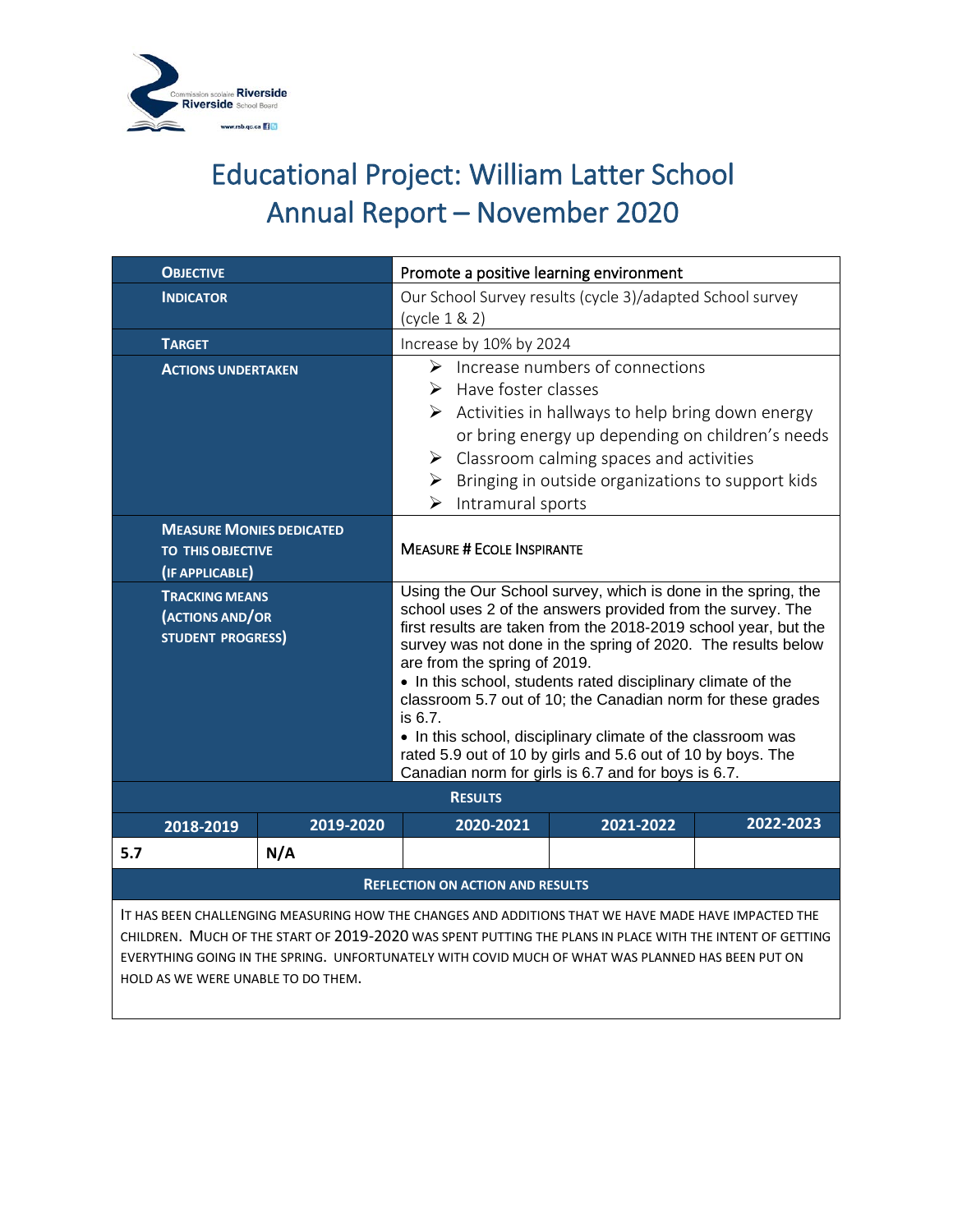

| <b>OBJECTIVE</b>                                                                                                                                                                                                                                                                                                                                           |           | Decrease the number of students experiencing school<br>related anxiety                                                                                                                                                                                                                                                                                                                                                                                                                                                                                                                 |           |           |  |
|------------------------------------------------------------------------------------------------------------------------------------------------------------------------------------------------------------------------------------------------------------------------------------------------------------------------------------------------------------|-----------|----------------------------------------------------------------------------------------------------------------------------------------------------------------------------------------------------------------------------------------------------------------------------------------------------------------------------------------------------------------------------------------------------------------------------------------------------------------------------------------------------------------------------------------------------------------------------------------|-----------|-----------|--|
| <b>INDICATOR</b>                                                                                                                                                                                                                                                                                                                                           |           | Percentage of students showing signs of anxiety at school                                                                                                                                                                                                                                                                                                                                                                                                                                                                                                                              |           |           |  |
| <b>TARGET</b>                                                                                                                                                                                                                                                                                                                                              |           | Decrease by 5% by 2024                                                                                                                                                                                                                                                                                                                                                                                                                                                                                                                                                                 |           |           |  |
| <b>ACTIONS UNDERTAKEN</b>                                                                                                                                                                                                                                                                                                                                  |           | Increase numbers of connections<br>↘<br>Have foster classes<br>➤<br>Classroom calming spaces and activities<br>➤<br>Bringing in outside organizations to support kids<br>➤                                                                                                                                                                                                                                                                                                                                                                                                             |           |           |  |
| <b>MEASURE MONIES DEDICATED</b><br><b>TO THIS OBJECTIVE</b><br>(IF APPLICABLE)                                                                                                                                                                                                                                                                             |           | <b>MEASURE # ECOLE INSPIRANTE</b>                                                                                                                                                                                                                                                                                                                                                                                                                                                                                                                                                      |           |           |  |
| <b>TRACKING MEANS</b><br>(ACTIONS AND/OR<br><b>STUDENT PROGRESS)</b>                                                                                                                                                                                                                                                                                       |           | Using the Our School survey, which is done in the spring, the<br>school uses 2 of the answers provided from the survey. The<br>first results are taken from the 2018-2019 school year, but the<br>survey was not done in the spring of 2020. The results below<br>are from the spring of 2019.<br>• 19% of students in this school had moderate to high levels<br>of anxiety; the Canadian norm for these grades is 22%.<br>• 33% of the girls and 9% of the boys in this school had<br>moderate to high levels of anxiety. The Canadian norm for<br>girls is 27% and for boys is 18%. |           |           |  |
|                                                                                                                                                                                                                                                                                                                                                            |           | <b>RESULTS</b>                                                                                                                                                                                                                                                                                                                                                                                                                                                                                                                                                                         |           |           |  |
| 2018-2019                                                                                                                                                                                                                                                                                                                                                  | 2019-2020 | 2020-2021                                                                                                                                                                                                                                                                                                                                                                                                                                                                                                                                                                              | 2021-2022 | 2022-2023 |  |
| 19%                                                                                                                                                                                                                                                                                                                                                        | N/A       |                                                                                                                                                                                                                                                                                                                                                                                                                                                                                                                                                                                        |           |           |  |
| <b>REFLECTION ON ACTION AND RESULTS</b>                                                                                                                                                                                                                                                                                                                    |           |                                                                                                                                                                                                                                                                                                                                                                                                                                                                                                                                                                                        |           |           |  |
| IT HAS BEEN CHALLENGING MEASURING HOW THE CHANGES AND ADDITIONS THAT WE HAVE MADE HAVE IMPACTED THE<br>CHILDREN. MUCH OF THE START OF 2019-2020 WAS SPENT PUTTING THE PLANS IN PLACE WITH THE INTENT OF GETTING<br>EVERYTHING GOING IN THE SPRING. UNFORTUNATELY WITH COVID MUCH OF WHAT WAS PLANNED HAS BEEN PUT ON<br>HOLD AS WE WERE UNABLE TO DO THEM. |           |                                                                                                                                                                                                                                                                                                                                                                                                                                                                                                                                                                                        |           |           |  |